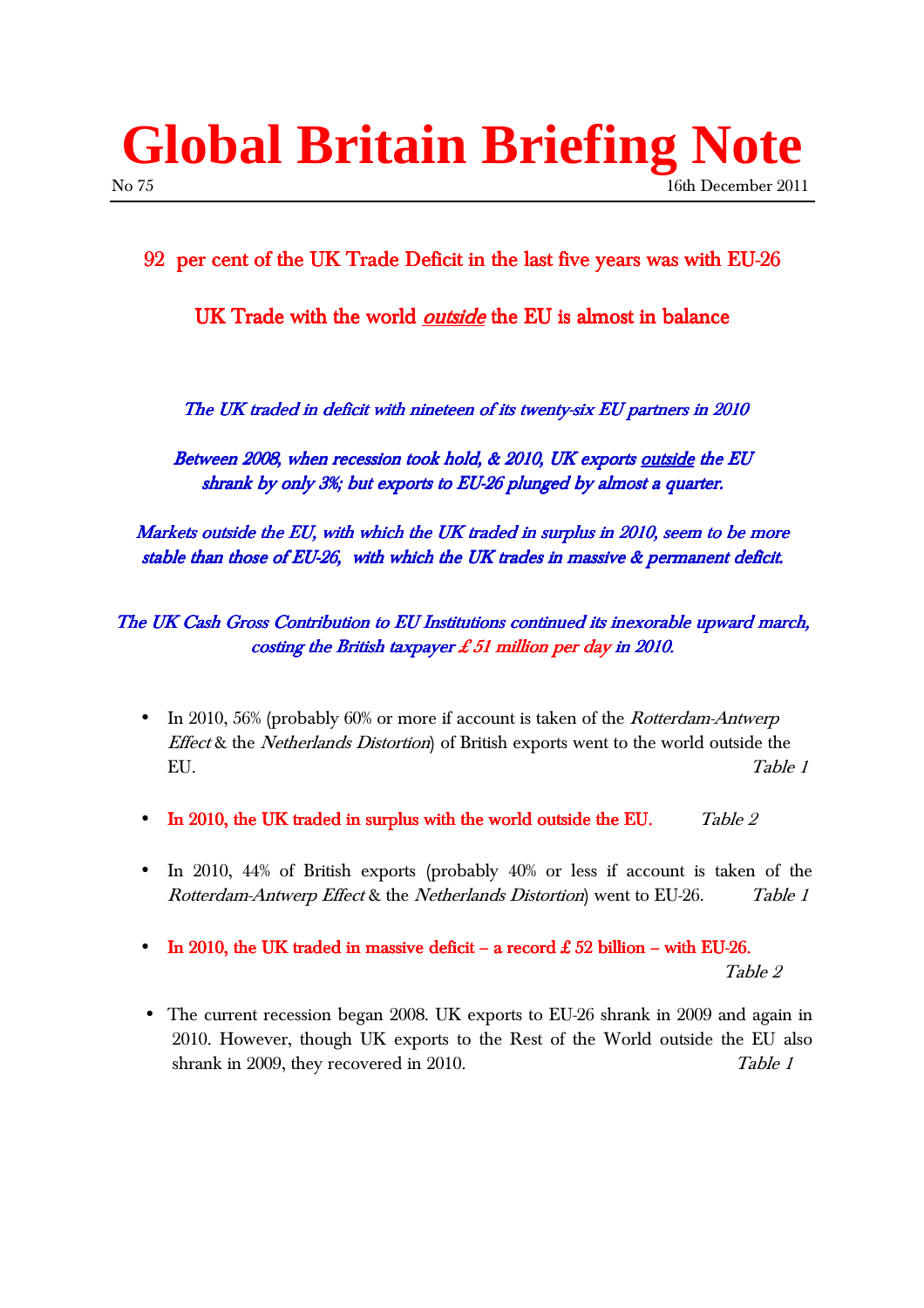| Table 1: UK Exports (Goods, Services, Income, Transfers) 2006 to 2010*                    |             |     |     |     |     |                                            |  |  |  |
|-------------------------------------------------------------------------------------------|-------------|-----|-----|-----|-----|--------------------------------------------|--|--|--|
| $\pounds$ bn                                                                              | <b>2006</b> |     |     |     |     | 2007 2008 2009 2010 Reduction 2010 v. 2008 |  |  |  |
| Exports to EU-26                                                                          | 310         | 320 | 349 | 283 | 273 | (22%)                                      |  |  |  |
| Exports to Rest of World                                                                  | 326         | 360 | 354 | 300 | 342 | (3%)                                       |  |  |  |
| 636<br>703<br>583<br><b>Exports to whole World</b><br>681<br>614<br>(13%)                 |             |     |     |     |     |                                            |  |  |  |
| Proportion EU-26/World#<br>49%<br>50%<br>$44\%$<br>47%<br>49%                             |             |     |     |     |     |                                            |  |  |  |
| # Not adjusted for the Rotterdam-Antwerp Effect or the Netherlands Distortion             |             |     |     |     |     |                                            |  |  |  |
| (see Global Britain Briefing Note No 64). The "real" proportion is lower than given here. |             |     |     |     |     |                                            |  |  |  |

• Cumulatively, over the period 2006 – 2010, the UK deficit with EU-26 accounted for 92 % of the deficit with the whole world. Cumulatively, on its trade with the world outside the EU, the UK has been almost in balance. Table 2

| Table 2: UK Current Account Balance With EU-26 & Rest Of World* |        |        |        |        |         |           |  |
|-----------------------------------------------------------------|--------|--------|--------|--------|---------|-----------|--|
| Year                                                            | 2006   | 2007   | 2008   | 2009   | 2010    | Cumul.    |  |
|                                                                 |        |        |        |        |         | $06 - 10$ |  |
| Balance UK/EU-26<br>$\pounds$ bn                                | (34.9) | (36.1) | (1.2)  | (17.9) | (52.4)  | (142.5)   |  |
| Balance UK/Rest of World $\pounds$ bn                           | (8.2)  | $+1.3$ | (18.6) | (2.4)  | $+15.7$ | (12.2)    |  |
| Balance UK/Whole World £ bn                                     | (43.1) | (34.8) | (19.8) | (20.3) | (36.7)  | (154.7)   |  |
| UK Deficit with EU-26 as a proportion of UK Deficit with World  |        |        |        |        |         |           |  |

- On its trade with the whole world in 2010 the UK ran large deficits on Goods & Transfers (£ 118 bn), and surpluses on Services & Income (£ 82 bn). Table 3
- In 2010, UK exports of Goods ("visibles") accounted for 43% of all UK exports worldwide. "Invisibles" (Services, Income & Transfers) accounted for 57% of all UK exports worldwide. In other words, for the UK, the export value of "invisibles" is 33% (57 minus 43 divided by 43) higher than the export value of "visibles". Table 3
- The UK appears to have a structural surplus on its trade with the USA. In 2010, the UK surplus remained above  $\pounds$  20 billion. The cumulated trade surplus with the USA over the five-year period 2006-2010 is  $£ 107$  bn, compared with a cumulative deficit with EU-26 over the same period of  $£$  143 bn.

Table 9.2 on page 102 of the 2011 Pink Book\* for US data and Table 2 for EU data

The UK appears to have a structural surplus on its trade with Switzerland, recording a surplus with that country in seven of the eight last years.

Table 9.2 on page 102 of the 2011 Pink Book\*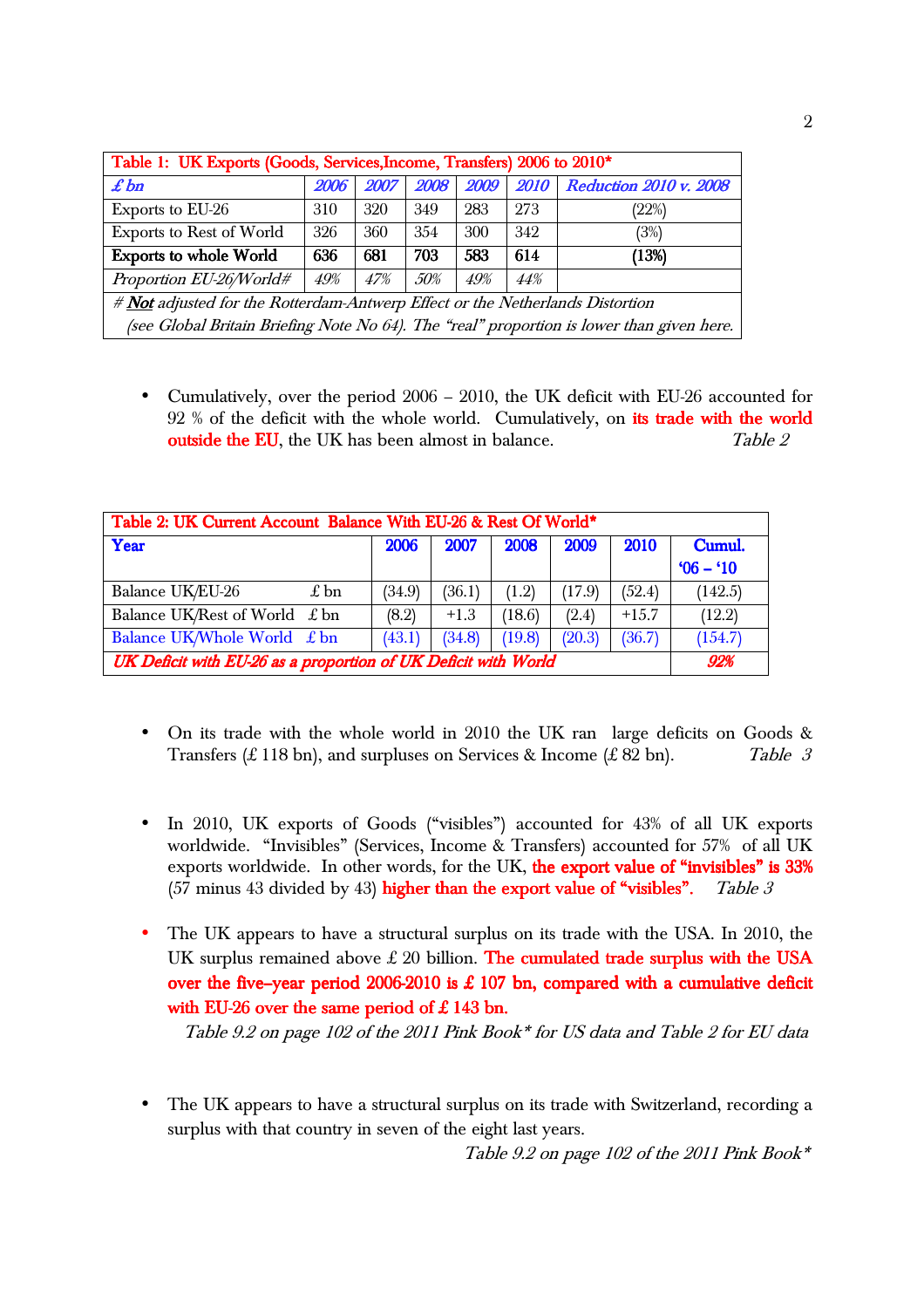| Table 3: UK Current Account in 2010: £ bn* |       |                 |               |                  |              |  |
|--------------------------------------------|-------|-----------------|---------------|------------------|--------------|--|
|                                            | Goods | <b>Services</b> | <b>Income</b> | <b>Transfers</b> | <b>Total</b> |  |
| <b>Exports:-</b>                           |       |                 |               |                  |              |  |
| To EU-26                                   | 142   | 68              | 54            | 9                | 273          |  |
| To Rest of World                           | 124   | 103             | 109           | 6                | 342          |  |
| <b>Exports to World</b>                    | 266   | 171             | 163           | 15               | 615          |  |
| <b>Exports to World as percentage</b>      | 43%   | 28%             | 27%           | 2%               | 100%         |  |
| Imports:-                                  |       |                 |               |                  |              |  |
| From EU-26                                 | 186   | 57              | 63            | 19               | 325          |  |
| From Rest of World                         | 178   | 55              | 77            | 16               | 327          |  |
| <b>Imports from World</b>                  | 364   | 112             | 140           | 35               | 652          |  |
| Imports from World as percentage           | 56%   | 17%             | 21%           | 5%               | <i>100%</i>  |  |
| <b>Balances:-</b>                          |       |                 |               |                  |              |  |
| With EU-26                                 | (44)  | 11              | (10)          | (10)             | (52)         |  |
| With Rest of World                         | (54)  | 48              | 33            | (10)             | 16           |  |
| <b>With World</b>                          | (98)  | 59              | 23            | (20)             | (37)         |  |

• The UK appears to have a structural surplus on its trade with Australia, recording a surplus with that country in each of the eight last years.

Table 9.2 on page 102 of the 2011 Pink Book\*

| Table 4: Balances: UK Largest Surpluses & Deficits in 2010: £ bn* |                        |      |  |  |  |
|-------------------------------------------------------------------|------------------------|------|--|--|--|
| <b>Surpluses</b>                                                  | <b>USA</b>             | 20   |  |  |  |
|                                                                   | Australia              | 10   |  |  |  |
|                                                                   | Switzerland            | 6    |  |  |  |
|                                                                   | Luxembourg             | 6    |  |  |  |
|                                                                   | Saudi Arabia           | 5    |  |  |  |
|                                                                   |                        |      |  |  |  |
| <b>Deficits</b>                                                   | Germany                | (23) |  |  |  |
|                                                                   | China + Hong Kong      | (22) |  |  |  |
|                                                                   | Norway                 | (18) |  |  |  |
|                                                                   | <b>EU</b> Institutions | (10) |  |  |  |
|                                                                   | Spain                  | (5)  |  |  |  |

• In 2010, the UK Gross Cash Contribution to EU Institutions hit a new record of  $\pounds$  18.4 bn, equivalent to £ 51 million per day. UK Gross & Net Contributions began rising sharply from 2009 onwards as a result of the abandonment by Mr Blair, then Prime Minister, on 17th December 2005, of part of the Fontainebleau Abatement. Table 5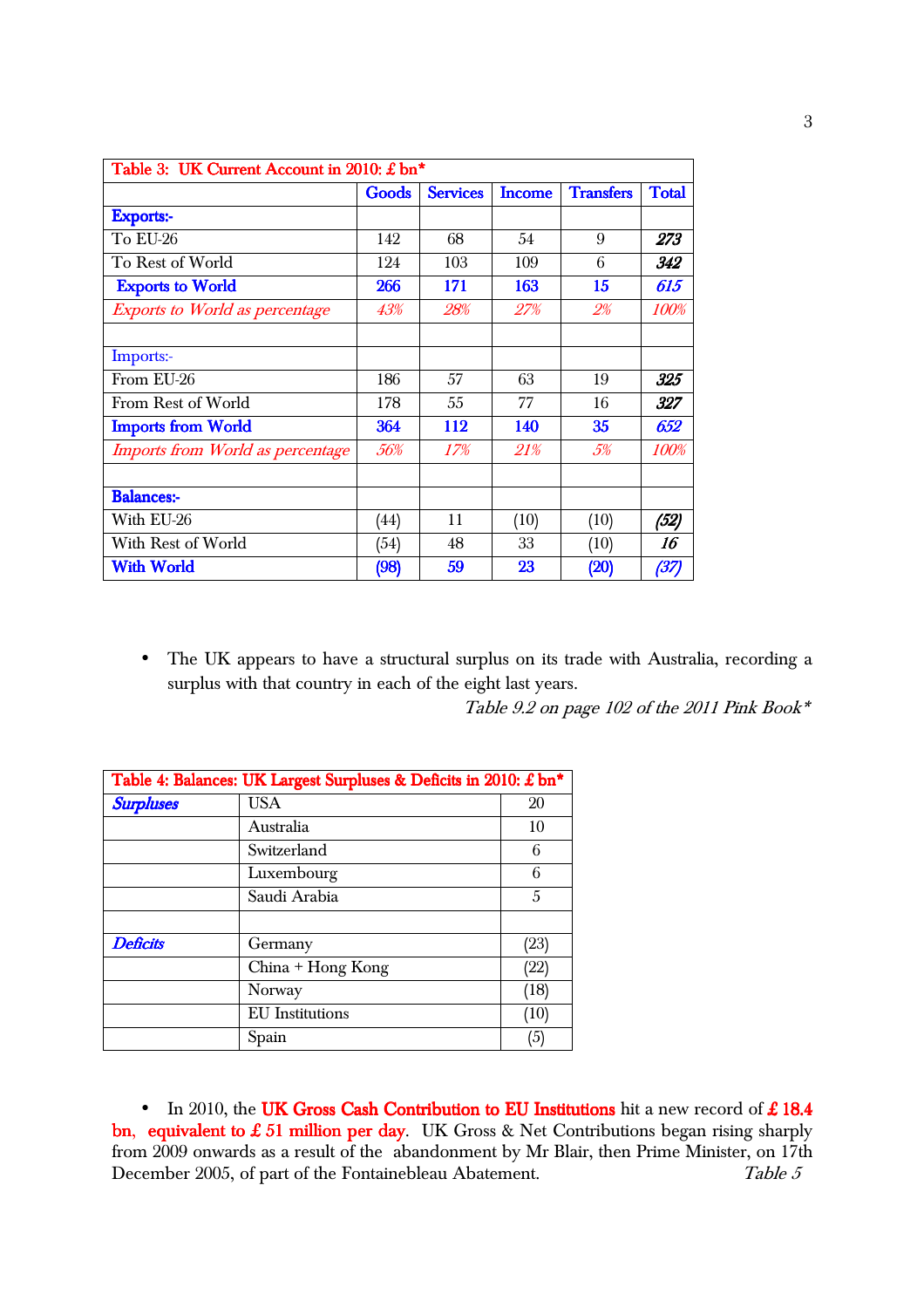| Table 5: UK Cash Contributions to & Receipts from EU Institutions: £ bn* |        |        |        |                 |             |                       |
|--------------------------------------------------------------------------|--------|--------|--------|-----------------|-------------|-----------------------|
|                                                                          | 2006   | 2007   |        | 2008 2009       | <b>2010</b> | $\sim$ Cum. '06 – '10 |
| <b>Gross Contribution</b>                                                | (15.4) | (15.8) | (16.4) | $(17.4)$ (18.4) |             | (83.4)                |
| Receipts from "Brussels"                                                 | 9.3    | 8.5    | 9.8    | 10.8            | 8.1         | 46.5                  |
| UK Net Contribution                                                      | (6.1)  | (7.3)  | (6.6)  | (6.7)           | (10.3)      | (36.9)                |

| Table 6: UK Cash Contributions to & Receipts from "Brussels" in 2010                                    |                        |                     |  |  |  |  |
|---------------------------------------------------------------------------------------------------------|------------------------|---------------------|--|--|--|--|
|                                                                                                         | $\mathbf{f}$ m in year | $\pounds$ m per day |  |  |  |  |
| <b>Gross Contributions</b>                                                                              | (18, 445)              | (51)                |  |  |  |  |
| Receipts from "Brussels"                                                                                | 8.141                  | 22                  |  |  |  |  |
| UK Net Contribution                                                                                     | (10,314)               | $(28)$ #            |  |  |  |  |
| $\#$ Assuming the average salary of a nurse is $f(30,000)$ p.a. & that the UK Net Contribution had been |                        |                     |  |  |  |  |

#Assuming the average salary of a nurse is £30,000 p.a., & that the UK Net Contribution had been used instead to employ nurses in the NHS, 942 nurses per day could have been recruited every day of the year in 2010, totalling 343,830 in the whole year.

#### **Notes & Data Sources**

\*The Pink Book 2011, 23<sup>rd</sup> November 2011, <u>www.statistics.gov.uk</u> > Economy > Balance of *Payments > The Pink Book 2011.* In 2011 the Pink Book was published approximately four months later than usual. The statistical data summarised in this Briefing Note is from *Chapter* 9: Geographical Breakdown of Current Account, starting on page 96.

Payments to & from supra- & international organisations, & remittances by expatriates, which are included in "Transfers", are not strictly-speaking "Trade", but a large proportion of them are trade-related. HM Government itself justifies UK net payments to the EU on the implausible grounds (unsupported by any evidence) that "the UK needs to be in the EU for trade‰.

The data above is not adjusted for the Rotterdam-Antwerp Effect (described on page 159 of the Pink Book 2011) or the separate Netherlands Distortion (see Global Britain Briefing Note No 64, "The Rotterdam-Antwerp Effect & the Netherlands Distortion" 7th January 2011). The effect of these two distortions is to significantly overstate (in the *Pink Book*) the value of UK exports to EU-26, & to significantly understate the value of UK exports to the world outside the EU.

16th December 2011